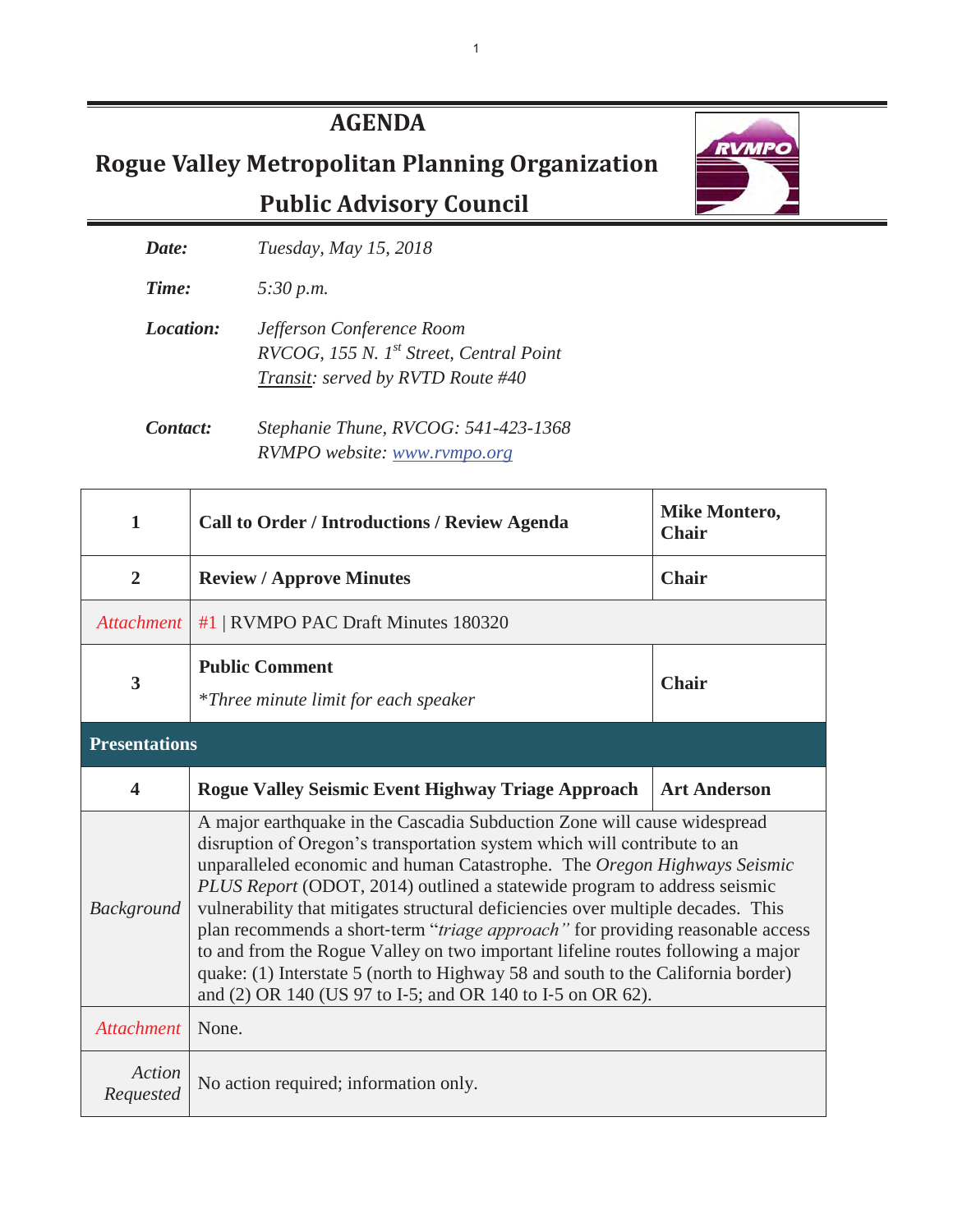| <b>Action Items</b> |                                                                                                                                                                                                                                                                                                                                           |                      |
|---------------------|-------------------------------------------------------------------------------------------------------------------------------------------------------------------------------------------------------------------------------------------------------------------------------------------------------------------------------------------|----------------------|
| 5                   | <b>Vice-Chair Election</b>                                                                                                                                                                                                                                                                                                                | <b>Chair</b>         |
| <b>Background</b>   | With Diana Shiplet's resignation from the PAC effective March 2018, the Vice-<br>Chair position is currently vacant, requiring a new election.                                                                                                                                                                                            |                      |
| <b>Attachment</b>   | None.                                                                                                                                                                                                                                                                                                                                     |                      |
| Action<br>Requested | Elect new Vice-Chair.                                                                                                                                                                                                                                                                                                                     |                      |
| 6                   | <b>Information Related to 2017-2042 Regional</b><br><b>Transportation Plan (RTP) and 2018-2021</b><br><b>Transportation Improvement Program (TIP)</b><br>Amendment(s)                                                                                                                                                                     | <b>Ryan MacLaren</b> |
| <b>Background</b>   | The Policy Committee will hold a public hearing at 2:00 p.m. on Tuesday, May<br>22, 2018 to consider adoption of the proposed RTP and TIP amendment(s). The<br>21-day public comment period and public hearing was advertised on April 30 in<br>the Medford Mail Tribune, and information is currently available on the RVMPO<br>website. |                      |
| <b>Attachments</b>  | #2   Memo: RTP/TIP Amendments                                                                                                                                                                                                                                                                                                             |                      |
| Action<br>Requested | Forward recommendation to Policy Committee.                                                                                                                                                                                                                                                                                               |                      |
| 7                   | <b>PAC New Member Application</b>                                                                                                                                                                                                                                                                                                         | <b>Ryan MacLaren</b> |
| <b>Background</b>   | Jennifer Boardman (Central Point) has submitted a new member application for<br>the Public Advisory Council.                                                                                                                                                                                                                              |                      |
| <b>Attachment</b>   | #3   PAC Membership Chart<br>#4   Application for Jennifer Boardman (Central Point)                                                                                                                                                                                                                                                       |                      |
| Action<br>Requested | Forward recommendation for approval to the Policy Committee.                                                                                                                                                                                                                                                                              |                      |

Ī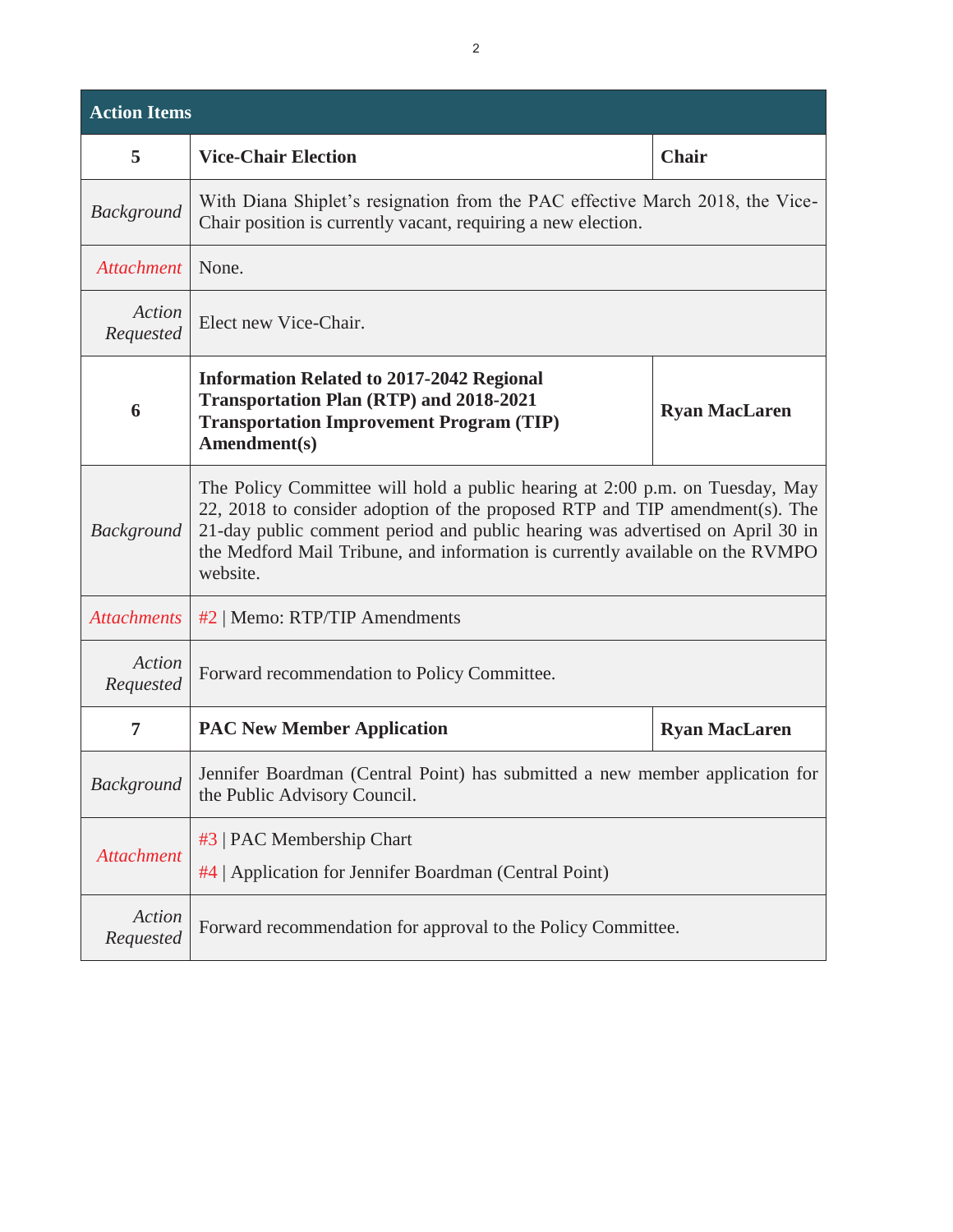|                     | <b>Presentations, Continued from Page 1</b>                                                                                                                                                                                               |                        |
|---------------------|-------------------------------------------------------------------------------------------------------------------------------------------------------------------------------------------------------------------------------------------|------------------------|
| 8                   | <b>Proposed Project Streamlining</b>                                                                                                                                                                                                      | <b>Karl Welzenbach</b> |
| <b>Background</b>   | "Project Streamlining" has been a buzz-phrase for several years. This is a short<br>presentation on an idea to undertake a planning level effort at project streamlining<br>as the MPO develops/updates its Regional Transportation Plan. |                        |
| Attachment          | None.                                                                                                                                                                                                                                     |                        |
| Action<br>Requested | Information only.                                                                                                                                                                                                                         |                        |
|                     | Discussion Items *None Scheduled for May 15 Meeting*                                                                                                                                                                                      |                        |
|                     | <b>Regular Updates   Standing Items</b>                                                                                                                                                                                                   |                        |
| 9                   | <b>MPO Planning Update</b>                                                                                                                                                                                                                | <b>Karl Welzenbach</b> |
| 10                  | <b>Other Business</b>                                                                                                                                                                                                                     | <b>Chair</b>           |
| 11                  | <b>Public Comment</b>                                                                                                                                                                                                                     | <b>Chair</b>           |
| 12                  | <b>Next Meeting</b><br>The next PAC meeting is scheduled for July 17, 2018, at<br>5:30 p.m. in the Jefferson Conference Room at RVCOG.                                                                                                    | <b>Chair</b>           |
| 13                  | <b>Adjournment</b>                                                                                                                                                                                                                        | <b>Chair</b>           |

- $\bullet$  The next RVMPO PAC meeting is scheduled for **Tuesday, July 17, at 5:30 p.m.** in the Jefferson Conference Room, RVCOG, Central Point.
- The next RVMPO Policy Committee meeting will be **Tuesday, May 22, at 2:00 p.m.** in the Jefferson Conference Room, RVCOG, Central Point.
- $\bullet$  The next RVMPO TAC meeting will be **Wednesday, June 13, at 1:30 p.m.** in the Jefferson Conference Room, RVCOG, Central Point.

IN COMPLIANCE WITH THE AMERICANS WITH DISABILITIES ACT, IF YOU NEED SPECIAL ASSISTANCE TO PARTICIPATE IN THIS MEETING, PLEASE CONTACT RVCOG, 541-664-6674. REASONABLE ADVANCE NOTICE OF THE NEED FOR ACCOMMODATION PRIOR TO THE MEETING (48 HOURS ADVANCE NOTICE IS PREFERABLE) WILL ENABLE US TO MAKE REASONABLE ARRANGEMENTS TO ENSURE ACCESSIBILITY TO THIS MEETING.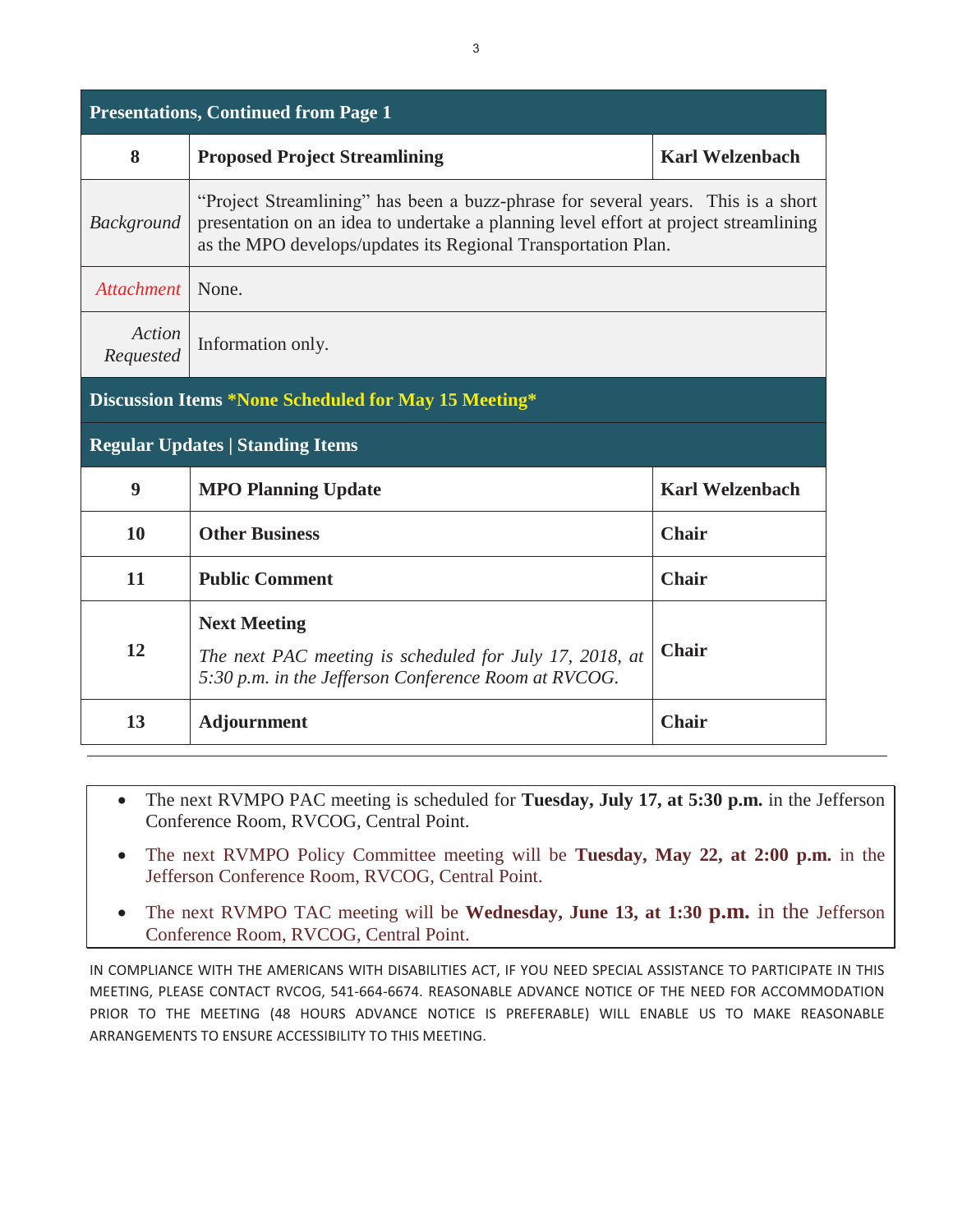**RVMPO** 

# **Summary Minutes Rogue Valley MPO Public Advisory Council March 20, 2018**

The following attended:

| ne fonowing auchucu.    |                         |                     |
|-------------------------|-------------------------|---------------------|
| <b>Involvement Area</b> | <b>Appointee</b>        | <b>Phone Number</b> |
| Ashland                 | Mary Wooding            | 482-1066            |
| <b>Central Point</b>    | <b>Larry Martin</b>     | 664-3778            |
| Eagle Point             | <b>Mike Stanek</b>      | 821-1804            |
| Jacksonville            | Ron Holthusen           | 944-5040            |
| Medford (East)          | <b>Brad Inman</b>       | 734-5409            |
| Medford (East)          | <b>Glen Anderson</b>    | 770-6577            |
| Medford (East)          | <b>Mark Earnest</b>     | 899-8080            |
| Medford (West)          | Jim Herndon             | 840-0741            |
| Phoenix                 | Diana Shiplet           | 261-5166            |
| Phoenix                 | George "Ike" Eisenhauer | 512-1053            |
| Talent                  | <b>Thad Keays</b>       | 774-8273            |
| <b>Special Interest</b> | <b>Appointee</b>        | <b>Phone Number</b> |
| Bicycle/Pedestrian      | Edgar Hee, Vice Chair   | 734-4872            |
| Freight Industry        | Mike Montero, Chair     | 779-0771            |
| <b>Mass Transit</b>     | Patrick McKechnie       | 621-2003            |
| Senior                  | Robin Lee               | 773-7185            |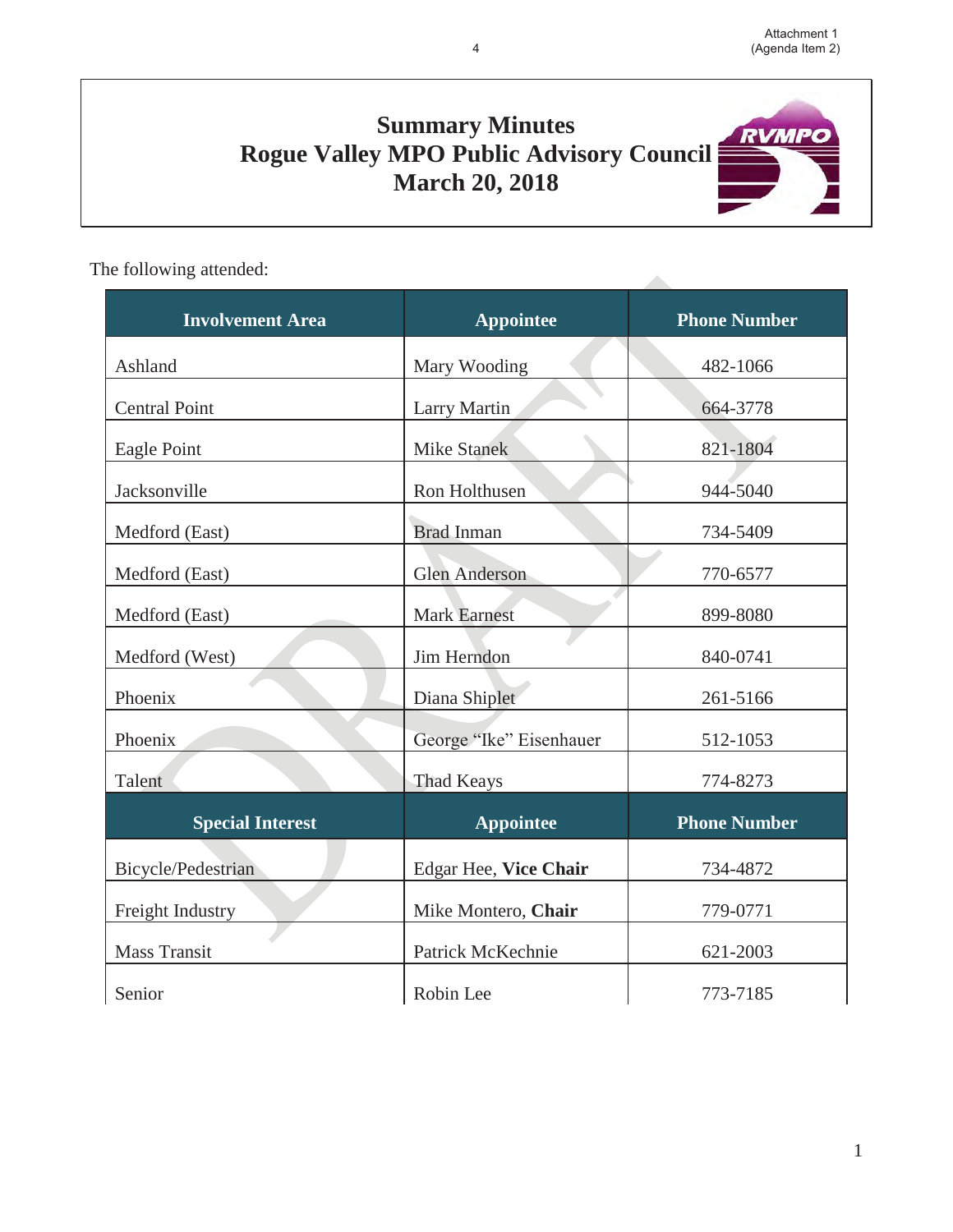| <b>Staff</b>          |                           |                     |  |  |
|-----------------------|---------------------------|---------------------|--|--|
| <b>RVCOG</b>          | Karl Welzenbach           | 423-1360            |  |  |
| <b>RVCOG</b>          | Ryan MacLaren             | 423-1338            |  |  |
| <b>RVCOG</b>          | <b>Stephanie Thune</b>    | 423-1368            |  |  |
|                       | <b>Interested Parties</b> |                     |  |  |
| <b>Organization</b>   | <b>Name</b>               | <b>Phone Number</b> |  |  |
|                       |                           |                     |  |  |
| Ashland (citizen)     | <b>Ralph Hutchens</b>     | 482-1066            |  |  |
| Ashland               | <b>Scott Fleury</b>       | 488-5347            |  |  |
| <b>Jackson County</b> | Mike Kuntz                | 774-6228            |  |  |

### RVMPO PAC March 20, 2018 Agenda Packet

Full meeting recording: 2018-03-20 RVMPO PAC Meeting

Specific items are hyperlinked below.

- **1. Call to Order / Introductions/ Review Agenda** 00:00 02:12
- 5:31 p.m.
- Immediately following agenda item 3, a brief introduction to the Rogue Valley Active Transportation Plan (RVATP) will be provided (reference *Item 3a* below).

### **2. Review / Approve Minutes** 02:13 – 02:35

The Chair asked if there were any additions or corrections to the previous meeting minutes.

### **02:18** | **Mike Stanek moved to approve the minutes of the January 18, 2018 meeting as presented. Jim Herndon seconded.**

There was no further discussion.

*The motion carried unanimously by voice vote.*

#### **3. Public Comment** 02:36 – 02:46 None voiced.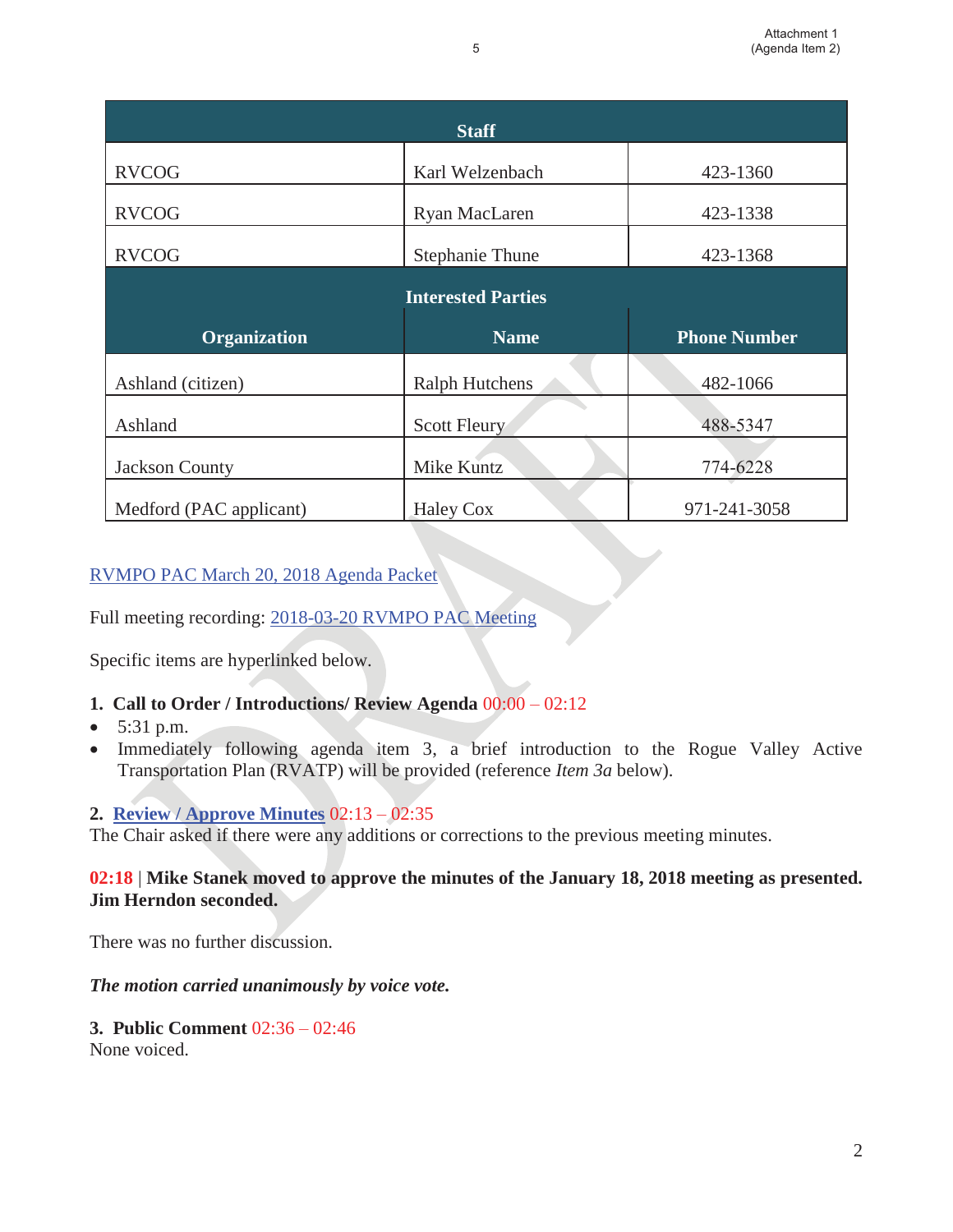# *Information Item (not on agenda)*

### **3a. Rogue Valley Active Transportation Plan (RVATP)** 02:47 – 11:07

Mike Kuntz, County Engineer with Jackson County, provided a summary handout and gave a brief introduction to the Rogue Valley Active Transportation Plan (RVATP). Key points included:

- The RVATP project was initially funded through the MPO in 2014 and has now reached the active planning stage.
- Its purpose is to identify existing and needed bike and pedestrian linkages throughout local communities to transit hubs, activity centers and major employment/housing areas. Required linkages will then be prioritized via a tiered system.
- Essentially, the RVATP is a regional transportation planning exercise; it is currently in negotiations regarding scope and fees with the selected consultant, Kittelson & Associates, Inc.
- Both a TAC (Technical Advisory Committee) and a CAC (Citizen Advisory Committee) are being assembled to provide expertise and input as routes and connections are identified to ensure that they conform to the plans of the various agencies comprising the RVMPO.
	- o TAC and CAC volunteer involvement is anticipated to consist of reviewing documents and attending approximately four two-hour meetings over an 18-month period, beginning in early summer 2018. (Specific dates and times have not yet been determined.)
		- PAC members who serve on the RVATP CAC will be asked to provide ongoing reports to the PAC throughout the RVATP design process.
		- At the end of the process, the RVMPO PAC will make a recommendation to the RVMPO Policy Committee regarding the RVATP.

Edgar Hee, Jim Herndon and Haley Cox expressed interest in serving on the RVATP CAC. Their contact information will be forwarded to Mike Kuntz as he works to assemble both advisory committees.

## *Action Items*

### **4. Project Substitution for the Nevada Street Bridge** 11:08 – 32:33

Welzenbach explained that the RVMPO project selection process allows a jurisdiction that received funding for a specific project to submit a substitute project if the original project is not carried out, with the caveat that the proposed substitute project score as well or better than the original using the same ranking criteria.

Scott Fleury gave a PowerPoint presentation detailing the proposed project substitution of *Washington Street Extension to Tolman Creek Road* ("*Independent Way*") for the canceled *East Nevada Street Extension* project (originally awarded \$1.5 million during the 2015-18 RTP cycle).

Highlights:

- The proposed substitute is a high priority roadway project in Ashland's TSP and includes infrastructure, underground utilities (electric, sewer, storm drain, water and water quality treatments), sidewalk/multi-use path connections and a connection to cross Hamilton Creek with a fish-friendly (rock-bedded, bottomless) culvert design. The connection would play a key role in future access to 67 acres of developable employment/commercial land.
	- o The project is currently at about 60% design with Thornton Engineering.
	- o Total project cost is \$1.59 million, with \$339,000 already having been spent on 1) design, which is currently at 60% and 2) the right-of-way purchase. The City of Ashland is asking for a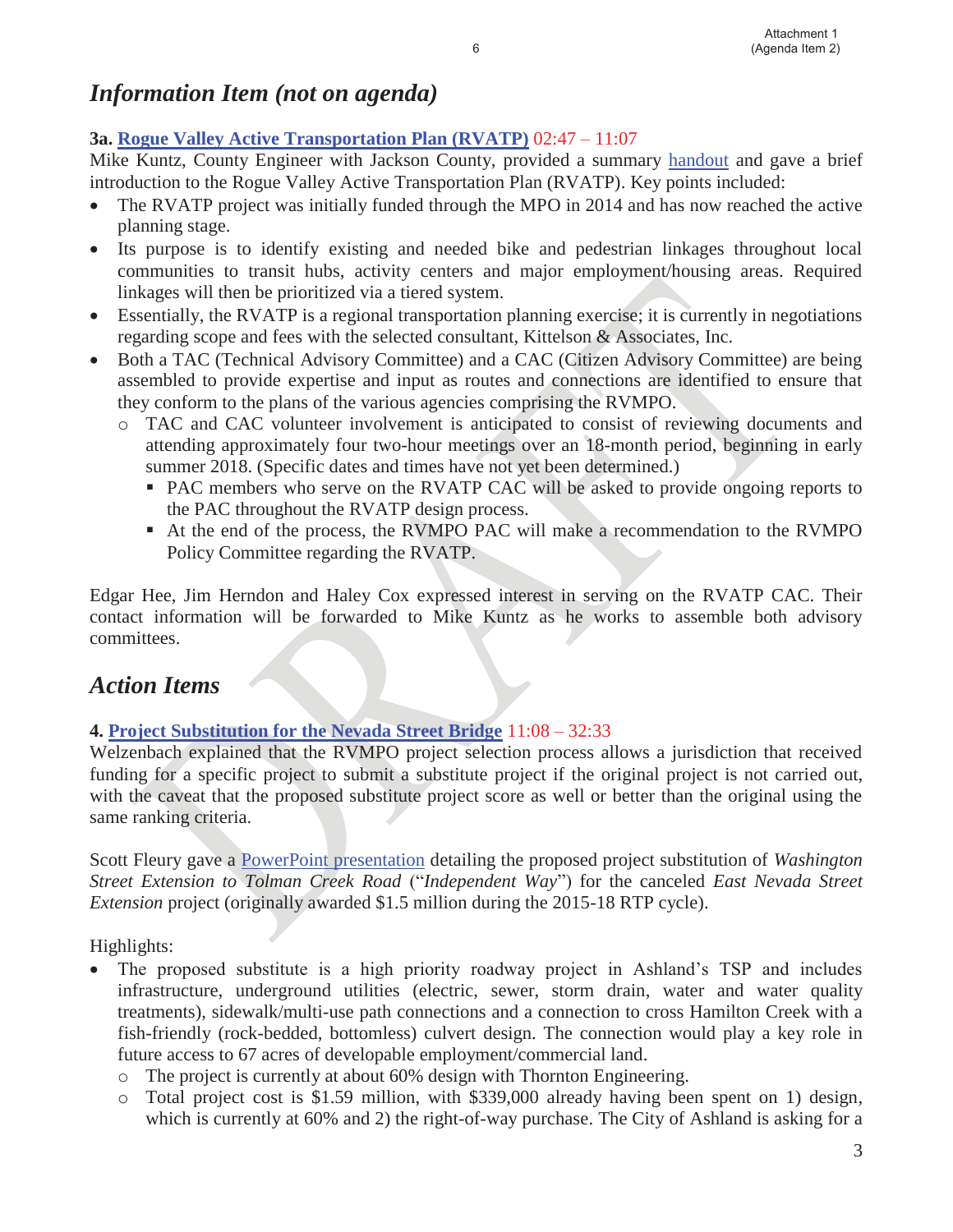funding reallocation of \$999,000 (with \$114,000 City of Ashland match) out of the original \$1.5 million.

- o The project is not eligible for CMAQ funds; STBG funds will be used.
- o A planning process was undertaken to get the roadway permitted. A site plan was developed with the adjacent property owner to ensure driveway access to his area while still obtaining the roadway/connection that allowed for development and minimized the project's impact to the area and the creek crossing itself.
- o The project began in 2012 at the culmination of Ashland's TSP development, with the City knowing that ODOT and the IAMP for Exit 14 would eventually require a median and access management along Ashland Street, which would restrict left-hand turn movements out of Washington Street. ODOT's intent to construct the median is firm at this point.
- o Sidewalk is designed for both sides of the project. The west side is fully connected; the east side, however, is only partially connected, since portions had to be eliminated from the midway point due to truck ingress/egress issues. There will not be a bike lane due to right-of-way constraints; sharrows will be used.
- The Transportation Planning Commission and Ashland City Council both support the project.

Scoring-related comments:

- The TAC felt that current assigned scores for "*Support Alt Meas. 1: Increase transit, bike, ped mode share*" and "*Support Alt Meas. 3: Increase bike facilities*" were too high and a reduction of the scores to "1" in those areas was recommended.

### **32:01 | Mary Wooding moved that the PAC recommend approval to the RVMPO Policy Committee of the Washington Street Extension to Tolman Creek Road as the proposed project substitution for the Nevada Street Bridge. Ron Holthusen seconded.**

There was no further discussion.

*The motion carried unanimously by voice vote.*

### **5. Information Related to 2018-2021 Transportation Improvement Program (TIP) Amendment**  $32:34 - 36:08$

Ryan MacLaren reported that the 2018-2021 RVMPO TIP needs to be amended to adjust the following project:

• I-5 over Crowson Road north and southbound bridges (KN21228)

Description: *"Structural overlays."*

The construction cost for the project has been increased by \$417,000 (these are all state, not MPO, funds). This amount is more than 20% of the original project cost, and therefore triggers a full TIP amendment. The timing of the amendment is intentional in order to avoid opening the Ashland Visitor's Center only to immediately close it again to accommodate the structural overlays on the bridges.

**35:23 | Ron Holthusen moved that the PAC recommend approval to the Policy Committee of the proposed amendment to the 2018-2021 TIP as presented. Mary Wooding seconded.**  There was no further discussion.

#### *The motion carried unanimously by voice vote.*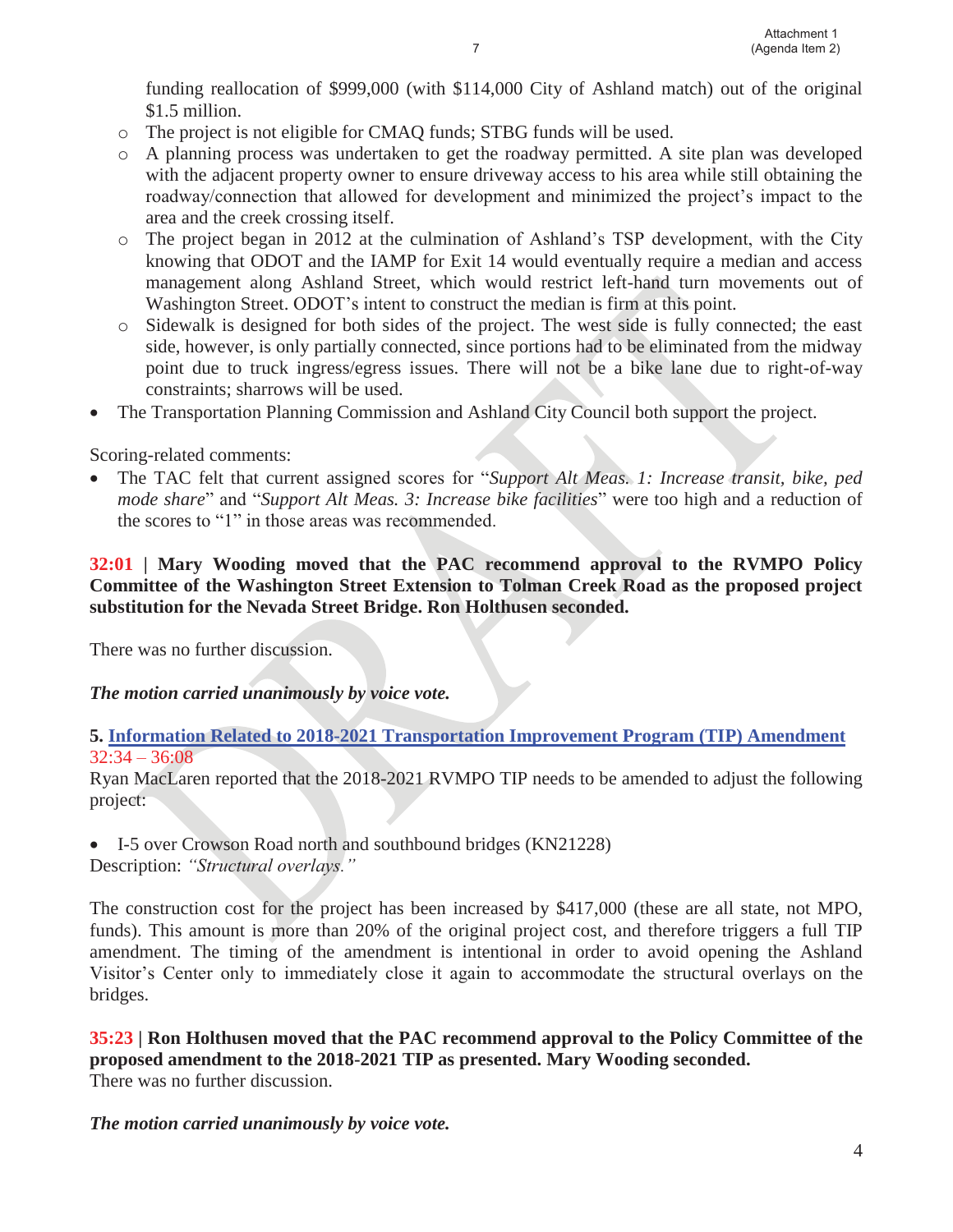### **6. PAC New Member Application and Current Member Renewal** 36:09 – 40:36

Ryan MacLaren presented an application from Haley Cox, who wishes to represent Phoenix on the RVMPO PAC.

When asked about the improvements underway to Lozier Lane, Cox replied that she believed they would enhance the roadway nicely, specifically making bike/ped travel much safer on that route.

### **38:13 | Edgar Hee moved that the PAC recommend approval to the RVMPO Policy Committee of Haley Cox being appointed to fill an open West Medford position on the RVMPO PAC. Jim Herndon seconded.**

There was no further discussion.

### *The motion carried unanimously by voice vote.*

Karl Welzenbach reported that Public Health representative Michael Polich's membership term was up for renewal for the period of March 2018 – March 2020. Polich's existing application was made available for member review.

**40:25** | **Ron Holthusen moved to recommend approval to the RVMPO Policy Committee of Michael Polich's March 2018 – March 2020 membership renewal for the RVMPO PAC. Glen Anderson seconded.** 

There was no further discussion.

### *The motion carried unanimously by voice vote.*

### *Discussion Items*

### **7. RVMPO UPWP | FY2018-2019** 40:37 – 56:23

The UPWP is required for every MPO by the federal government and comprises the MPO's annual program budget, delineating how much planning money will be received, where it is coming from and how it will be spent. There are two federal funding streams: 1) Federal Highway Administration (FHWA), referred to as "PL funds," and 2) Federal Transit Administration (FTA), referred to as "5303 funds." Funds from both sources are for planning use only, not for project construction. The document identifies the goals of the MPO and how the MPO's planning efforts and strategies will support those goals. A copy of the Draft UPWP was included in the agenda packet for member review.

Discussion highlights:

- Oregon has strict tie-ins between land use and transportation planning, making operation within the boundaries of the abundant state and federal regulations a tricky endeavor.
- Many strategies exist to reduce the use of single-occupancy vehicles over time. Some examples include effective land use design (e.g. concentrated areas that are walkable/easily bikeable, etc.) and increasing transportation options such as public transit, ride-share, etc.
- During development of the Regional Transportation Plan (RTP), which occurs every four years (and will occur for the RVMPO in 2021), outreach to local governments is a key component.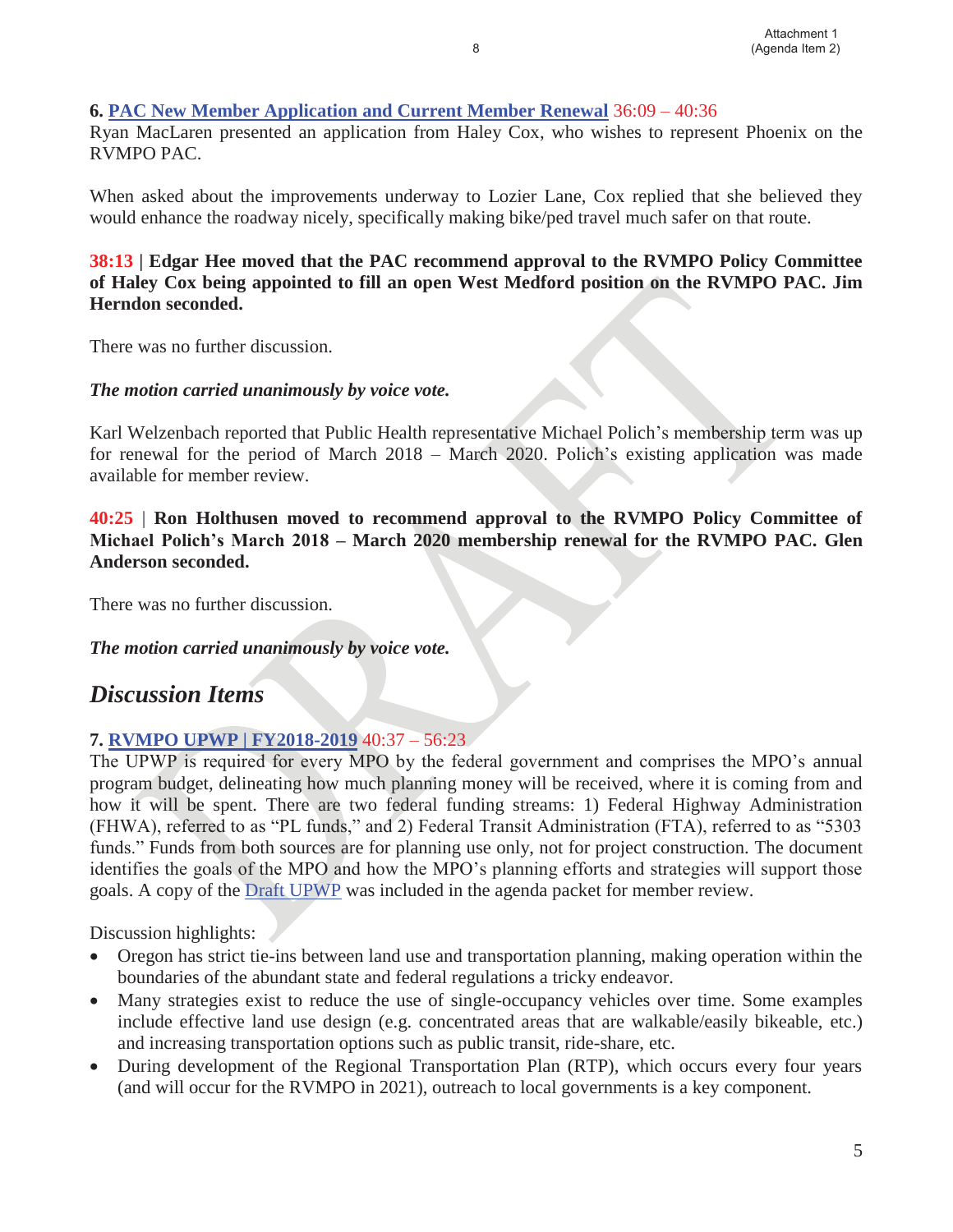- $\bullet$  The MPO has no authority whatsoever to direct local governments how to develop their infrastructure. The purview of the MPO lies exclusively in the realm of planning and programming transportation dollars.
- MPO budgets are not expansive; the federal government controls the amount of money provided to each MPO and has only increased allotments once since 1992. It is an ongoing challenge to meet all the state and federal operational requirements within the funds allotted to do so; there is never an issue of needing to find a way to spend money to prevent "losing" it.

Further input/suggestions are welcome and should be emailed to kwelzenbach@rvcog.org by Friday, March 23. The RVMPO TAC will provide their recommendation concerning the UPWP at their April 11 meeting and the Policy Committee will consider it for adoption on April 24.

Per her request, Welzenbach will forward a Word version of the draft UPWP document to Robin Lee for proofreading.

## *Regular Updates*

### **8. MPO Planning Update** 56:24 – 01:11:32

*Update on Safety Performance Measures* (PMs)

- The federal government requires MPOs to do "performance-based planning," which consists of identifying issues, setting targets, defining how set targets will be reached and providing measurements indicating progress/lack of progress towards the established targets.
- Seven PMs exist; for most of the seven, the MPO will adopt the state's targets.
	- o The *Safety* PMs were adopted in February (state targets were adopted). While the RVMPO is slightly over the serious injuries target, it is well under the targets for fatalities and nonmotorized injuries. Since there is no consequence for not meeting the established targets, and since attempting to acquire data and perform calculations to develop alternate targets specific to the RVMPO would be burdensome from both a financial and human resource standpoint, it was deemed best to adopt the state's targets and work towards lowering the MPO's serious injuries rate.
		- **Beginning May 27, 2018, any new RTP or TIP amendments are required to include language** stating that the MPO is meeting/working towards meeting the state's targets.
	- o Two additional PMs will need to be adopted in October: *Freight* and *CMAQ*.
		- **Fively**: adopting the state's targets will be recommended.
		- **CMAQ:** The CMAQ PM will require discussion regarding target-setting. Welzenbach will propose that the MPO set the target at half of the state's recommended target, since the MPO's CMAQ funding was cut in half. With only half of the funding, however, the MPO is still required to make every effort to reduce its levels of  $PM_{10}$  and  $CO_2$ .

#### *White City (WCY) Outreach / PAC Member Recruitment*

- Ryan MacLaren attended a WCY Community Improvement Group meeting and has posted flyers on bulletin boards around town; despite enthusiasm from the Community Improvement Group members, no applications for WCY PAC representation have been received. Suggestions from PAC members for additional WCY outreach efforts included:
	- o *Mike Montero* | Contact LaClinica's administrative office in Phoenix for potential posting/information distribution options. If no response is received, let Mike know.
	- o *Mike Stanek* | Contact the WCY school board.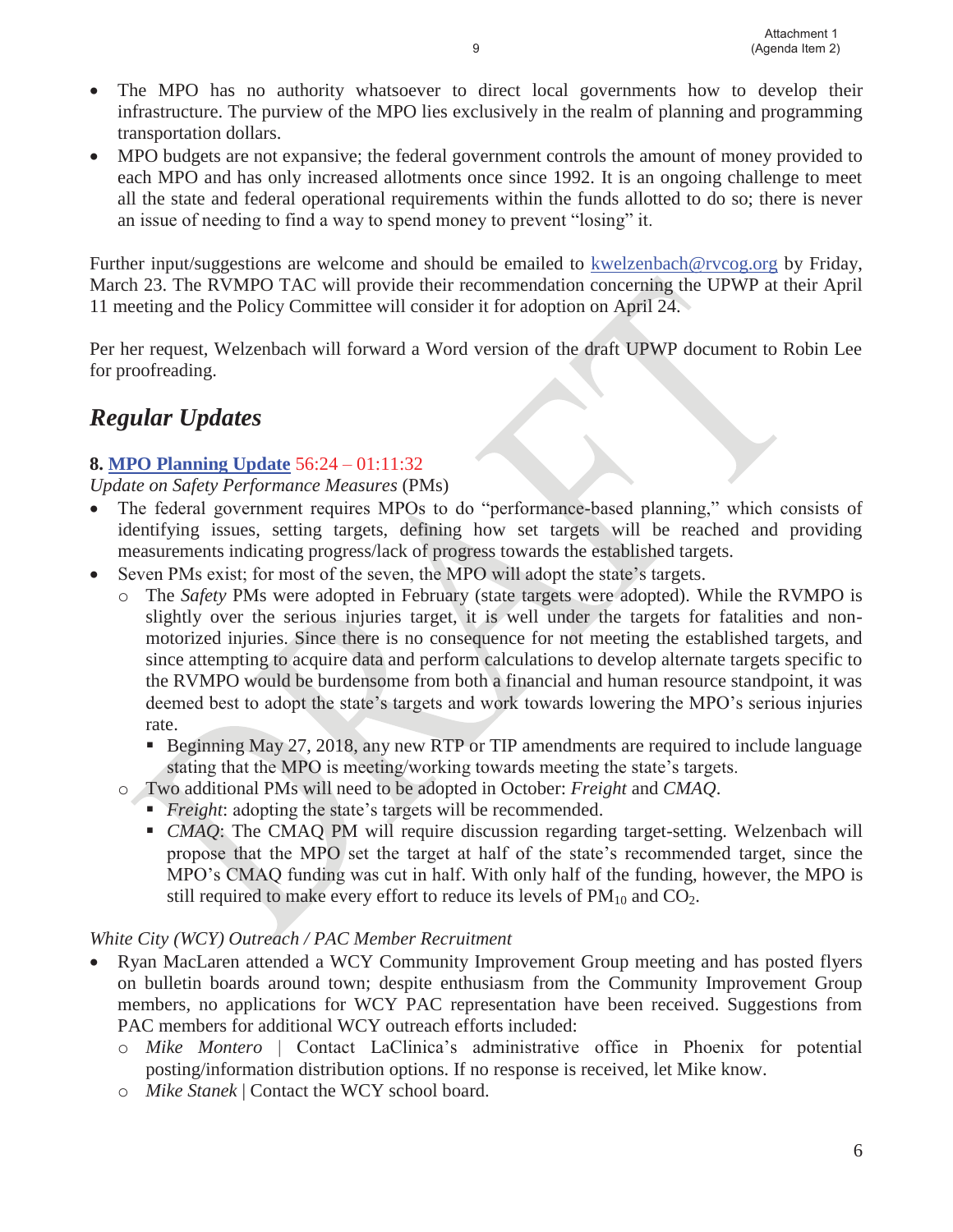### *Miscellaneous*

- Welzenbach explained that, since PAC meetings are open to the public and publicly noticed, public meeting law is not violated by committee members emailing opinions/concerns about a discussion item amongst themselves. The same does not hold true for action items, however.
- The next Oregon MPO Consortium (OMPOC) meeting will take place from 9:00 a.m. 2:00 p.m. on April 27 and the Grants Pass City Council Chambers. All are invited to attend.
- Farewell was bid to Phoenix representative and newly elected Vice Chair, Diana Shiplet, who will be moving to Portland. A new Vice Chair will need to be elected at the May 15 PAC meeting.

### **9. Other Business** 01:11:33 – 01:11:38

### **10. Public Comment** 01:11:39 – 01:13:26

• In response to inquiry by Robin Lee, Welzenbach explained that PM<sub>10</sub> consists primarily of road dust, but also smoke. No waiver is provided to the RVMPO on the basis of the inversion layer in the valley.

### **11. Next Meeting** 01:13:27 – 01:13:38

The next PAC meeting is scheduled for May 15, 2018 at 5:30 p.m. in the Jefferson Conference Room at RVCOG.

### **12. Adjournment** 01:13:39 – 01:13:40

6:44 p.m.

### **Scheduled Meetings:**

RVMPO TAC | Wednesday, April 11 @ 1:30 p.m. RVMPO Policy Committee | Tuesday, March 27 @ 2:00 pm RVMPO PAC | Tuesday, May 15 @ 5:30 pm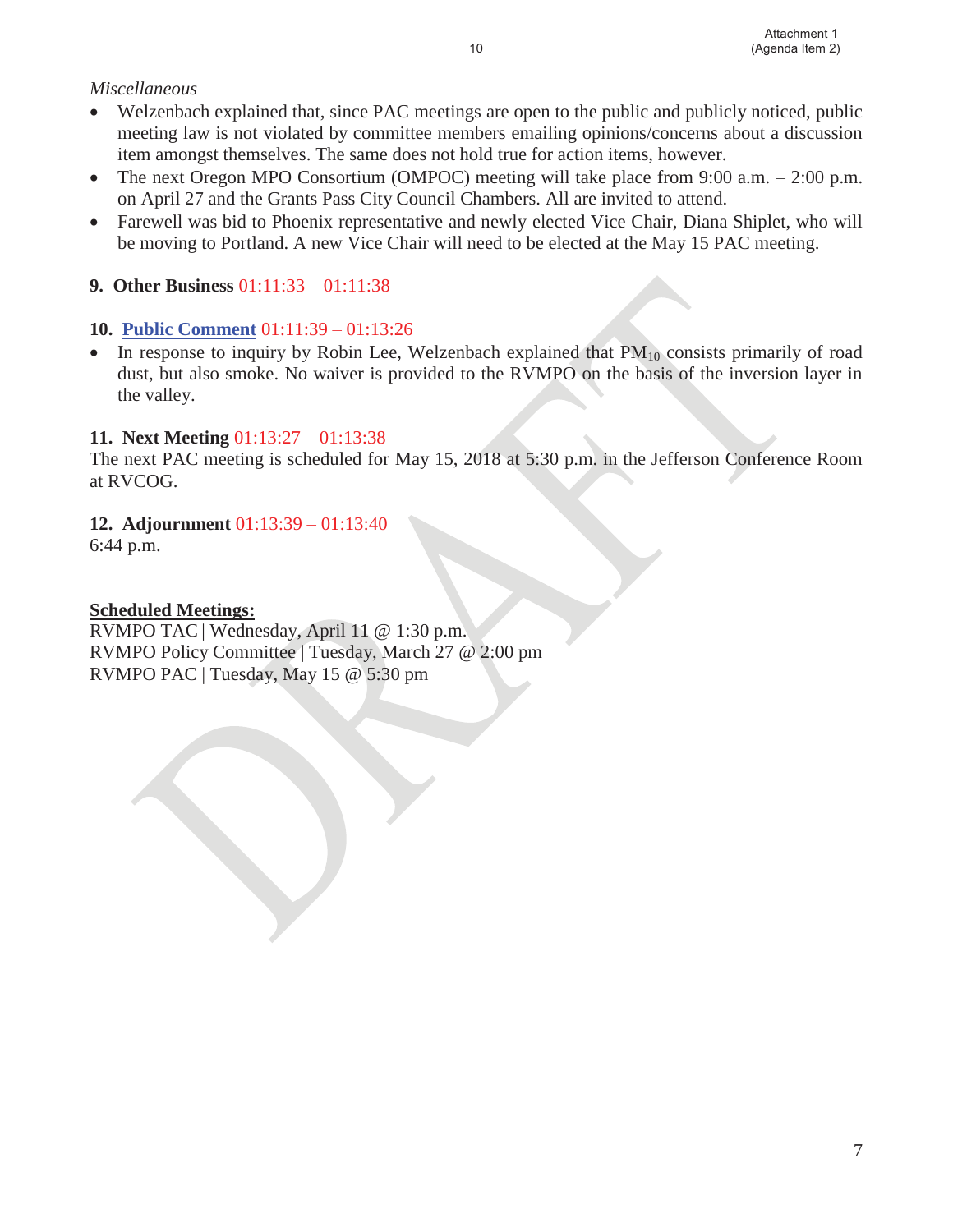|                                |                                                                                                                                                                                             |                       |                               |                |                                                                                                                                                                                               |                              | $\overline{\mathcal{L}}$ |                                              |                               |                  |                                                                                                                                                                                                                                                                                                                                                                                                                                         |                                              | (Agenda Item 6)<br>Attachment 2 |                                   |
|--------------------------------|---------------------------------------------------------------------------------------------------------------------------------------------------------------------------------------------|-----------------------|-------------------------------|----------------|-----------------------------------------------------------------------------------------------------------------------------------------------------------------------------------------------|------------------------------|--------------------------|----------------------------------------------|-------------------------------|------------------|-----------------------------------------------------------------------------------------------------------------------------------------------------------------------------------------------------------------------------------------------------------------------------------------------------------------------------------------------------------------------------------------------------------------------------------------|----------------------------------------------|---------------------------------|-----------------------------------|
|                                |                                                                                                                                                                                             |                       | Rogue Valley                  |                | Metropolitan Planning Organization                                                                                                                                                            |                              |                          |                                              |                               |                  |                                                                                                                                                                                                                                                                                                                                                                                                                                         |                                              |                                 |                                   |
|                                |                                                                                                                                                                                             |                       |                               |                | Regional Transportation Planning                                                                                                                                                              |                              |                          |                                              |                               |                  |                                                                                                                                                                                                                                                                                                                                                                                                                                         |                                              |                                 |                                   |
|                                |                                                                                                                                                                                             |                       |                               |                | Jackson County . Rogue Valley Transportation District . Oregon Department of Transportation<br>Ashland • Central Point • Eagle Point • Jacksonville • Medford • Phoenix • Talent • White City |                              |                          |                                              |                               |                  |                                                                                                                                                                                                                                                                                                                                                                                                                                         |                                              |                                 |                                   |
| DATE:                          | May 1, 2018                                                                                                                                                                                 |                       |                               |                |                                                                                                                                                                                               |                              |                          |                                              |                               |                  |                                                                                                                                                                                                                                                                                                                                                                                                                                         |                                              |                                 |                                   |
| Ċ                              |                                                                                                                                                                                             |                       | RVMPO Public Advisory Council |                |                                                                                                                                                                                               |                              |                          |                                              |                               |                  |                                                                                                                                                                                                                                                                                                                                                                                                                                         |                                              |                                 |                                   |
| FROM:                          |                                                                                                                                                                                             |                       | Ryan MacLaren, Senior Planner |                |                                                                                                                                                                                               |                              |                          |                                              |                               |                  |                                                                                                                                                                                                                                                                                                                                                                                                                                         |                                              |                                 |                                   |
| SUBJECT:                       |                                                                                                                                                                                             | <b>TIP</b> Amendments |                               |                |                                                                                                                                                                                               |                              |                          |                                              |                               |                  |                                                                                                                                                                                                                                                                                                                                                                                                                                         |                                              |                                 |                                   |
| Description:                   | information is currently available on the RVMPO website. Information on the new project is enumerated, below:<br>A. Adjust Project in TIP: Foothill Rd: Delta Waters to Dry Creek (KN21029) |                       |                               |                | Increase construction phase by \$1M in local funds from Jackson County.                                                                                                                       |                              |                          |                                              |                               |                  | following pages. The Policy Committee will hold a public hearing at 2:00 p.m. on Tuesday, May 22, 2018 to consider adoption of the proposed<br>TIP amendment. The 21-day public comment period and public hearing will be advertised on or before April 25 <sup>th</sup> in the Medford Tribune, and<br>The PAC is being asked to make recommendations to the Policy Committee on the proposed TIP amendment described below and on the |                                              |                                 |                                   |
|                                |                                                                                                                                                                                             | <b>RTP Project</b>    |                               |                |                                                                                                                                                                                               |                              |                          | Federal                                      | <b>Federal Required Match</b> |                  |                                                                                                                                                                                                                                                                                                                                                                                                                                         | <b>Other</b>                                 |                                 |                                   |
| Jackson County<br>Project Name | Project Description                                                                                                                                                                         | Number                | Air Quality Status            | Key#           | Year<br>Federal Fiscal                                                                                                                                                                        | Phase                        |                          | Source                                       |                               | Source           | Total Fed+Req Match                                                                                                                                                                                                                                                                                                                                                                                                                     |                                              | <b>Source</b>                   | Total All Sources                 |
|                                |                                                                                                                                                                                             |                       |                               | 21029          | FFY2019                                                                                                                                                                                       | Design                       |                          | STBG(L)<br>141,082                           | 16,147<br>6                   | County           | 157,229<br>↮                                                                                                                                                                                                                                                                                                                                                                                                                            |                                              |                                 | 157,229<br>↮                      |
|                                |                                                                                                                                                                                             |                       |                               | 21029          | FFY2019                                                                                                                                                                                       | Design                       |                          | CMAQ (L400)<br>105,792                       | 16,147<br>↮                   | County           | 121,939                                                                                                                                                                                                                                                                                                                                                                                                                                 |                                              |                                 | 121,939<br>↮                      |
| Foothill Rd., Delta            | Widen to add shoulders<br>and turn lanes at                                                                                                                                                 |                       |                               | 21029          | FFY2020                                                                                                                                                                                       | and Purchase                 |                          | STBG(L)<br>134,595                           | 15,405                        | County           | 150,000<br>မာ                                                                                                                                                                                                                                                                                                                                                                                                                           |                                              |                                 | 150,000<br>↮                      |
| Waters to Dry Creek            | intersectins, minor                                                                                                                                                                         | 858                   | Exempt - Table 2,<br>Safety   | 21029          | FFY2020<br><b>FFY2021</b>                                                                                                                                                                     | Land Purchase                | ഗ                        | CMAQ (L400)<br>105,791                       | 15,405<br>မာ                  | County           | 121,196<br>မာ                                                                                                                                                                                                                                                                                                                                                                                                                           |                                              |                                 | 121,196<br>မာ                     |
|                                | alignment changes.                                                                                                                                                                          |                       |                               | 21029<br>21029 | FFY2021                                                                                                                                                                                       | Construction<br>Construction |                          | CMAQ (L400)<br>STBG(L)<br>979,975<br>544,069 | 112,163<br>112,163<br>မာ      | County<br>County | 1,092,138<br>656,232<br>မာ<br>မာ                                                                                                                                                                                                                                                                                                                                                                                                        | Aunoc) 000'009<br>Aunoc) 000'009<br>မာ<br>မာ | County                          | 1,592,138<br>1,156,232<br>↮<br>မာ |
|                                |                                                                                                                                                                                             |                       |                               |                | Total FFY18-21                                                                                                                                                                                |                              | 2,011,304                |                                              | 287,430                       |                  | 2,298,734                                                                                                                                                                                                                                                                                                                                                                                                                               |                                              |                                 | 3,298,734                         |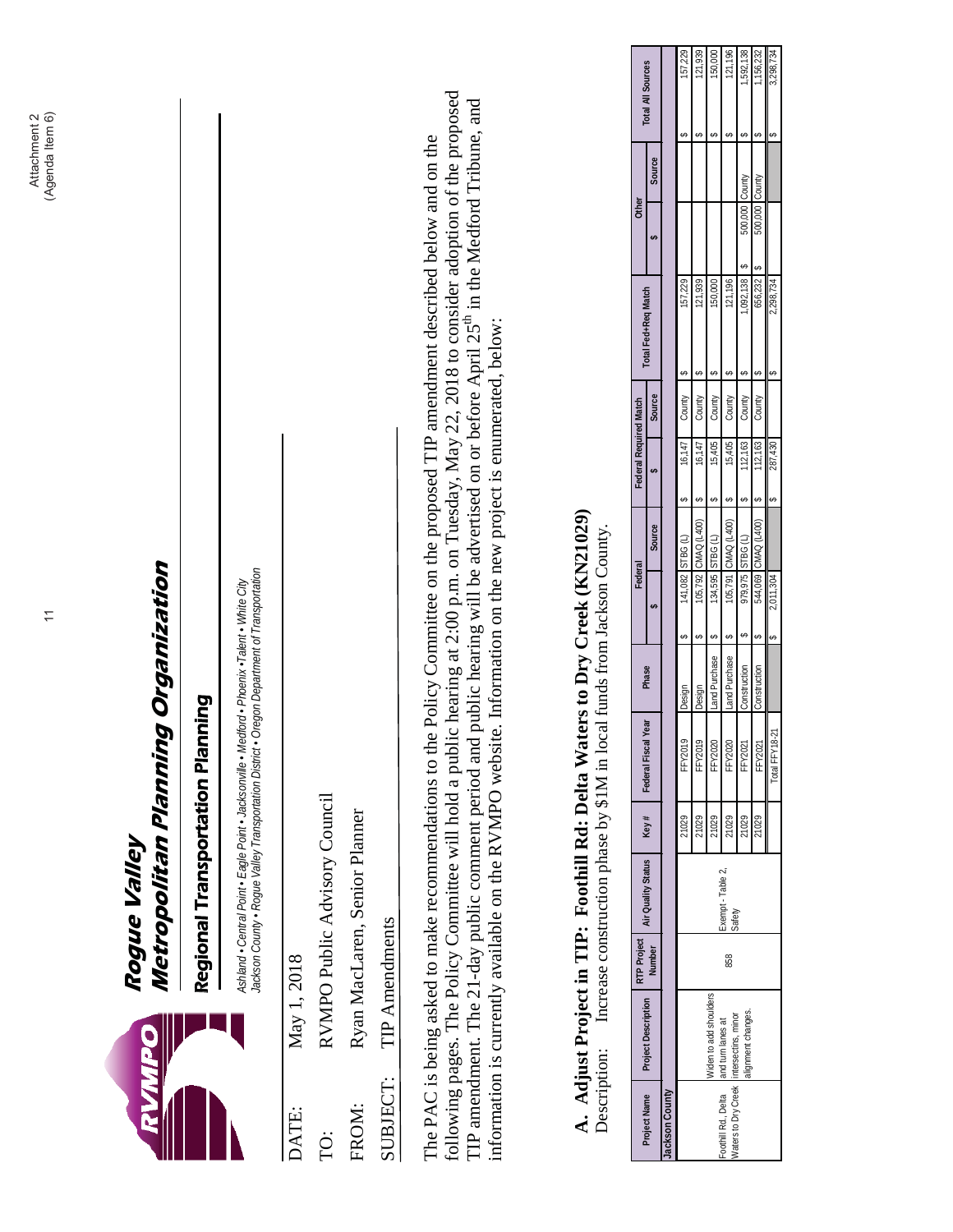

# **Rogue Valley Metropolitan Planning Organization**  Regional Transportation Planning

*Ashland • Central Point • Eagle Point • Jacksonville • Medford • Phoenix •Talent • White City Jackson County • Rogue Valley Transportation District • Oregon Department of Transportation*

## **Public Advisory Council Membership March 2018**

| <b>Citizen Involvement Area</b> | $#$ PAC          | <b>Appointee</b>                                                |
|---------------------------------|------------------|-----------------------------------------------------------------|
|                                 | <b>Positions</b> |                                                                 |
| Ashland                         | $\overline{2}$   | 1) Mary Wooding (Jan 2017-Jan 2019)                             |
|                                 |                  |                                                                 |
| <b>Central Point</b>            | $\overline{2}$   | 1) Larry Martin (March 2017 – March 2019)                       |
|                                 |                  | 2) Jennifer Boardman (applicant for consideration May 15, 2018) |
| Eagle Point                     | $\overline{2}$   | 1) Aaron Prunty (Jan 2017-Jan 2019)                             |
|                                 |                  | 2) Mike Stanek (Feb 2017-Feb 2019)                              |
| Jacksonville                    | $\overline{2}$   | 1) Ron Holthusen (Jan 2017-Jan 2019)                            |
|                                 |                  | 2)                                                              |
| Medford                         | 6                |                                                                 |
| <b>East Medford</b>             | 3                | 1) Glen Anderson (Feb 2017-Feb 2019)                            |
|                                 |                  | 2) Brad Inman (Dec 2017-Dec 2019)                               |
|                                 |                  | 3) Mark Earnest (Feb 2017-Feb 2019)                             |
| West Medford                    | 3                | 1) Jim Herndon (June $2017 -$ June $2019$ )                     |
|                                 |                  | 2) Haley Cox (March $2018$ – March $2020$ )                     |
|                                 |                  | 3)                                                              |
| Phoenix                         | $\overline{2}$   | 1) George "Ike" Eisenhauer (January 2018 – January 2020)        |
|                                 |                  | 2)                                                              |
| Talent                          | $\overline{2}$   | 1) Thad Keays (Feb 2017-Feb 2019)                               |
|                                 |                  | 2)                                                              |
| White City                      | $\overline{2}$   | 1)                                                              |
|                                 |                  | 2)                                                              |

| <b>Special Interest Positions</b>  | $#$ PAC          | Appointee                               |
|------------------------------------|------------------|-----------------------------------------|
|                                    | <b>Positions</b> |                                         |
| Bicycle / Pedestrian Interest      |                  | Edgar Hee (Feb 2017-Feb 2019)           |
| Freight Industry                   |                  | Mike Montero (Feb 2017-Feb 2019)        |
| Low Income Community Interest      |                  |                                         |
| <b>Mass Transit</b>                |                  | Patrick McKechnie (June 2016-June 2018) |
| <b>Minority Community Interest</b> |                  |                                         |
| Public Health                      |                  | Michael Polich (March 2016-March 2018)  |
| Senior                             |                  | Robin Lee (June $2017 -$ June $2019$ )  |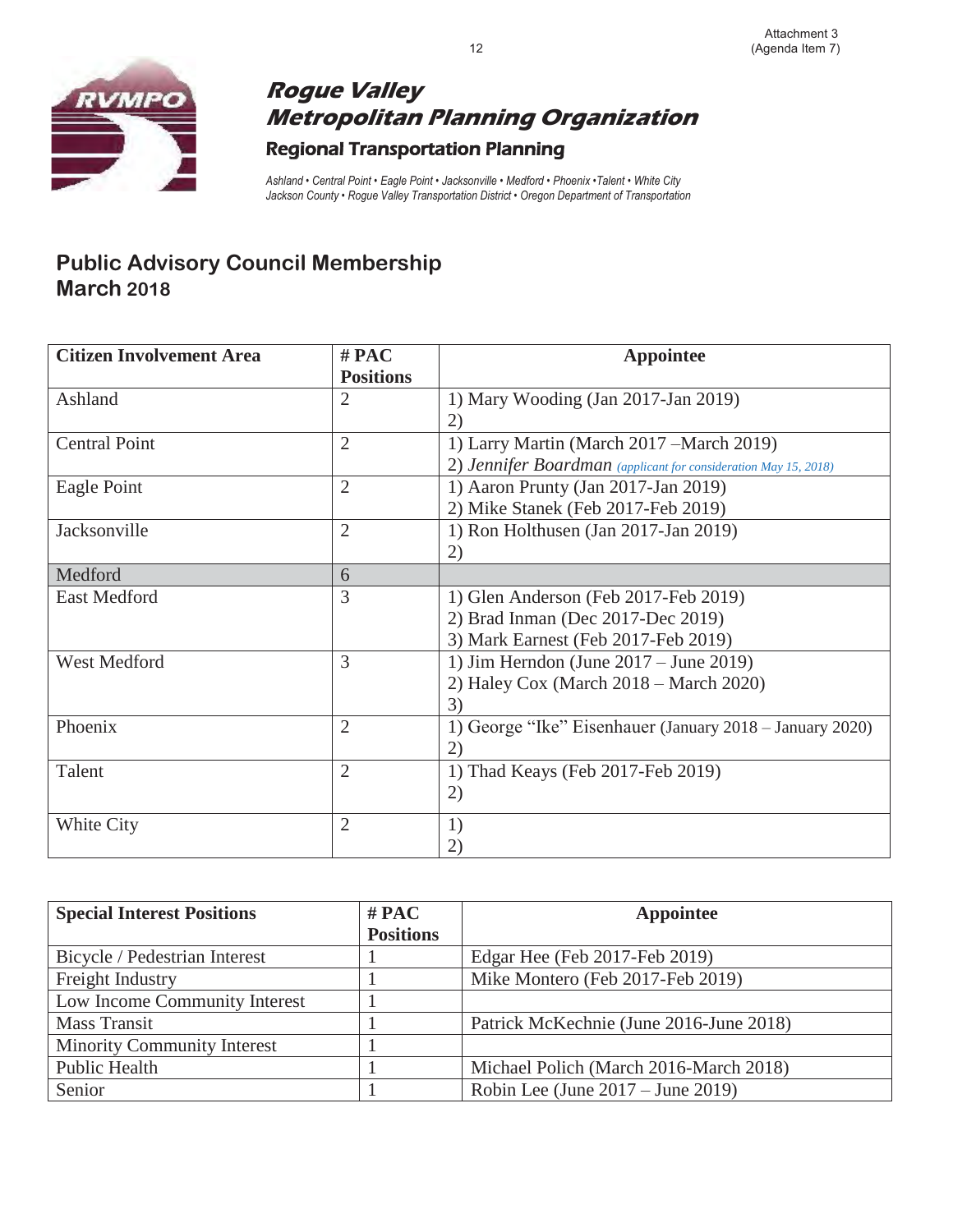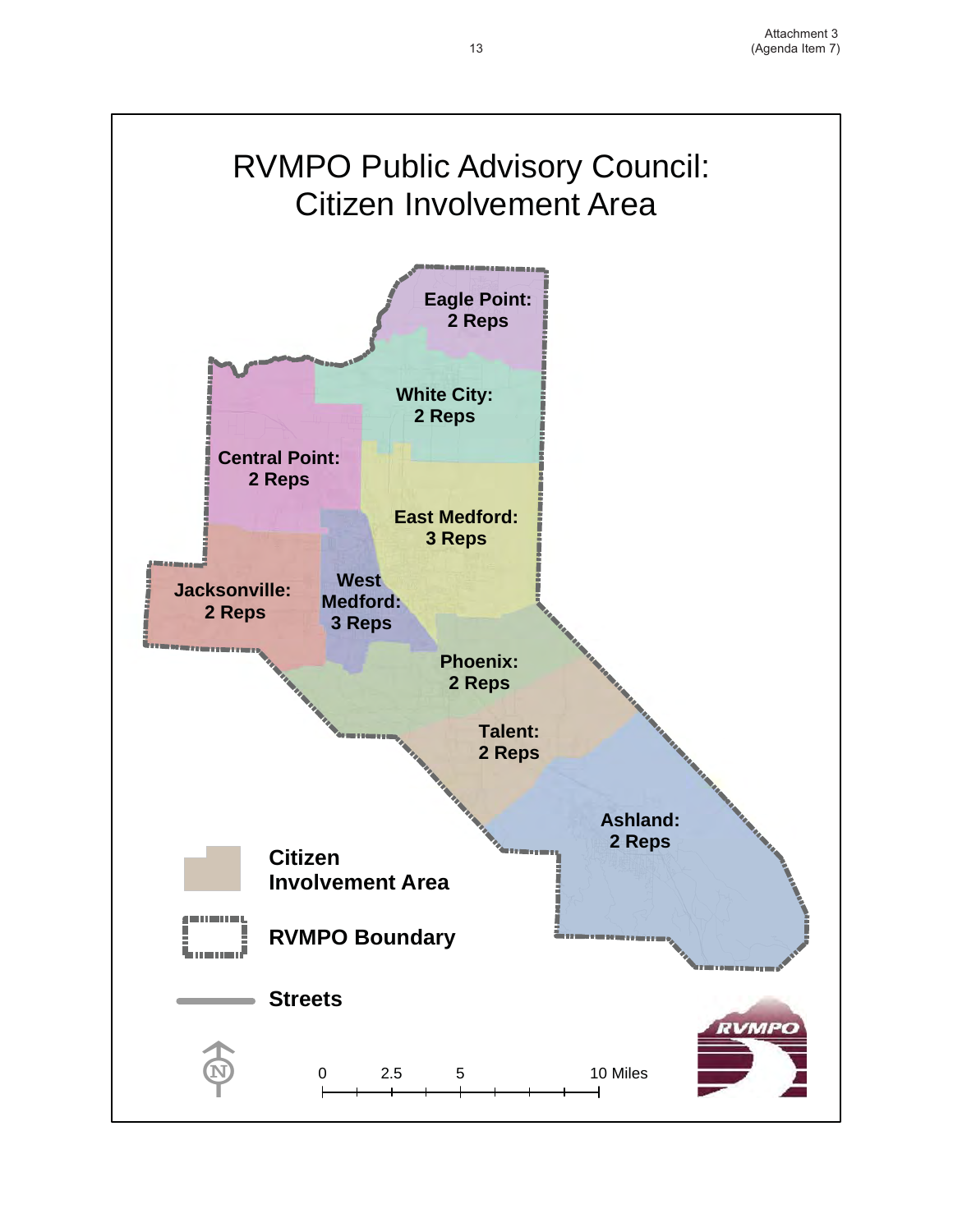|              | <b>Office Use Only</b>   |     |    |
|--------------|--------------------------|-----|----|
|              | Committee:               |     |    |
| <b>RVMPO</b> | Date Rec'd:              |     |    |
|              | Appointed:               | Yes | No |
|              | <b>Appointment Date:</b> |     |    |
|              | Term Ended Date:         |     |    |

### **ROGUE VALLEY METROPOLITAN PLANNING ORGANIZATION** *(RVMPO)*

### **Public Advisory Council (PAC) Membership Application**

#### **Return Application to:**

Rogue Valley Metropolitan Planning Organization **Rogue Valley Council of Governments** P.O Box 3275 Central Point, OR 97502 541-423-1368 | www.rvmpo.org

Email return to: sthune@rvcog.org

For background about the Rogue Valley Metropolitan Planning Organization and the role of the Public Advisory Council, please visit our website: www.rvmpo.org

**PLEASE PRINT** Personal Information: Please circle one (Mr. / Mrs. / Ms.) Jennifer Boardman Name: Home address (include Zip code): 613 Glenn Way, Central Point, OR 97502 (business) 541-774-6371 Telephone: (home) 541-630-0387

jcakke@msn.com or jennifer.boardman@odot.state.or.us Email: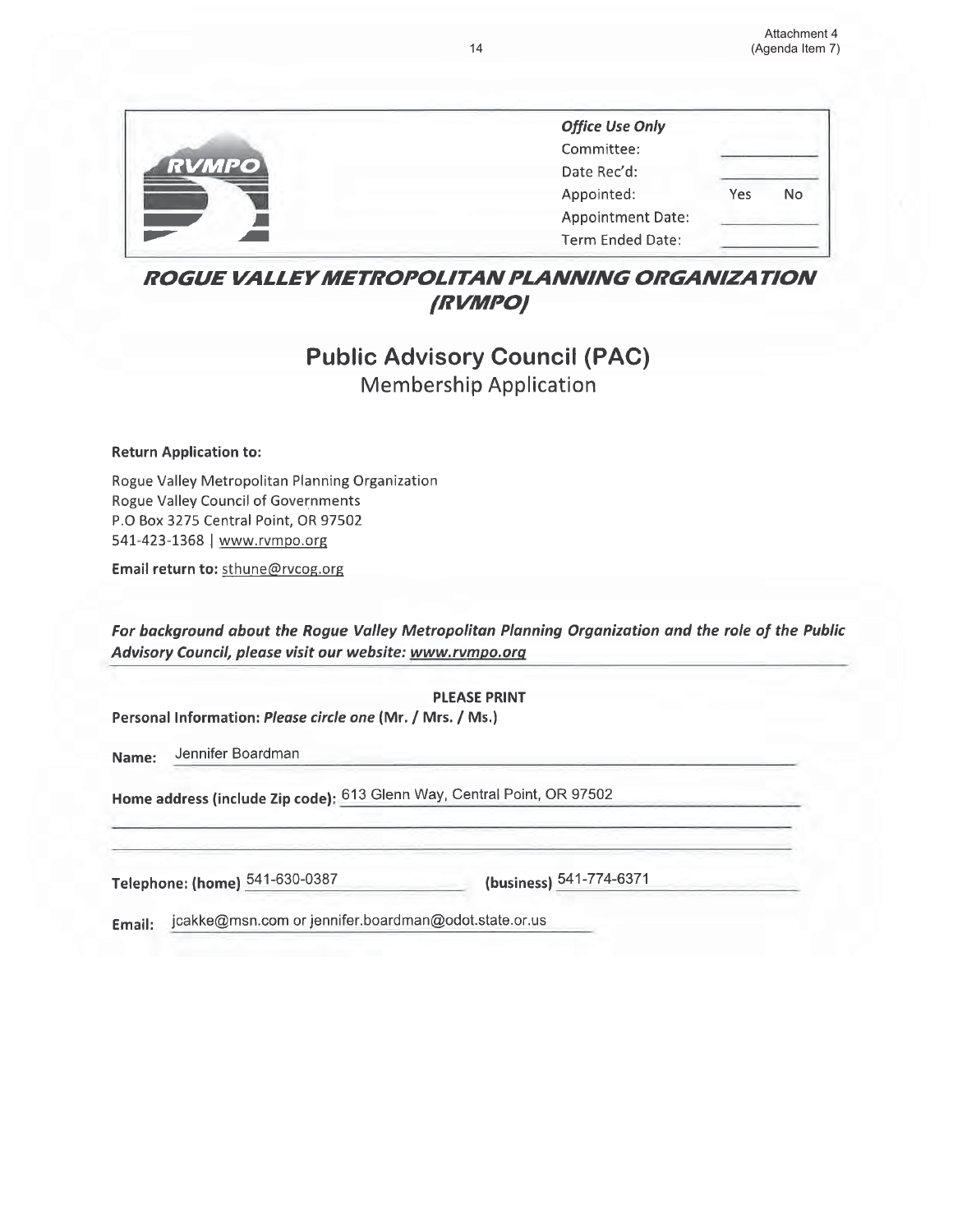**About PAC membership...**The Rogue Valley Metropolitan Planning Organization Public Advisory Council (PAC) makes recommendations on transportation planning issues to the RVMPO's Policy Committee. PAC members are appointed by the Policy Committee to two-year terms, representing one of the RVMPO's regional areas of interest. The PAC has positions for both geographic and special interest areas. Appointments are based on an applicant's ability to represent one of the geographic or special interest areas.

- To represent one of the Geographic Areas listed below and illustrated on the attached RVMPO map, you must live, own property or operate a business within that area. You do not have to live within city limits. Please refer to the RVMPO map or call Ryan MacLaren at 423-1338 for clarification.
- Special Interest Areas represent the freight industry, mass transit, low-income citizens, minority citizens, senior citizens, public health, and bicycle/pedestrian. Low-income and minority representatives do not have to be low-income or a racial minority, but would advocate for the concerns of those communities. Special interest representatives may live, own property, or operate a business anywhere within the RVMPO.

### Please indicate below the Geographic Area, or special interest that you would represent. Select only one from the following list, section (A) or (B) below.

A. Geographic Area (see Citizen Involvement Area map on the last page):

|    | Ashland                                               | Central Point       | $\Box$ Eagle Point                 |  |
|----|-------------------------------------------------------|---------------------|------------------------------------|--|
|    | $\Box$ Jacksonville                                   | <b>East Medford</b> | <b>West Medford</b>                |  |
|    | Phoenix                                               | <b>Talent</b>       | White City                         |  |
|    |                                                       |                     |                                    |  |
| В. | <b>Special Interest Area:</b> $\Box$ Freight industry | ■ Mass Transit      | <b>Minority Citizens</b><br>$\Box$ |  |
|    | $\Box$ Low Income Citizens                            | ■ Senior Citizens   | Bicycle/Pedestrian<br>$\perp$      |  |
|    | $\Box$ Public Health                                  |                     |                                    |  |
|    |                                                       |                     |                                    |  |
|    | (Continued on Next Page)                              |                     |                                    |  |